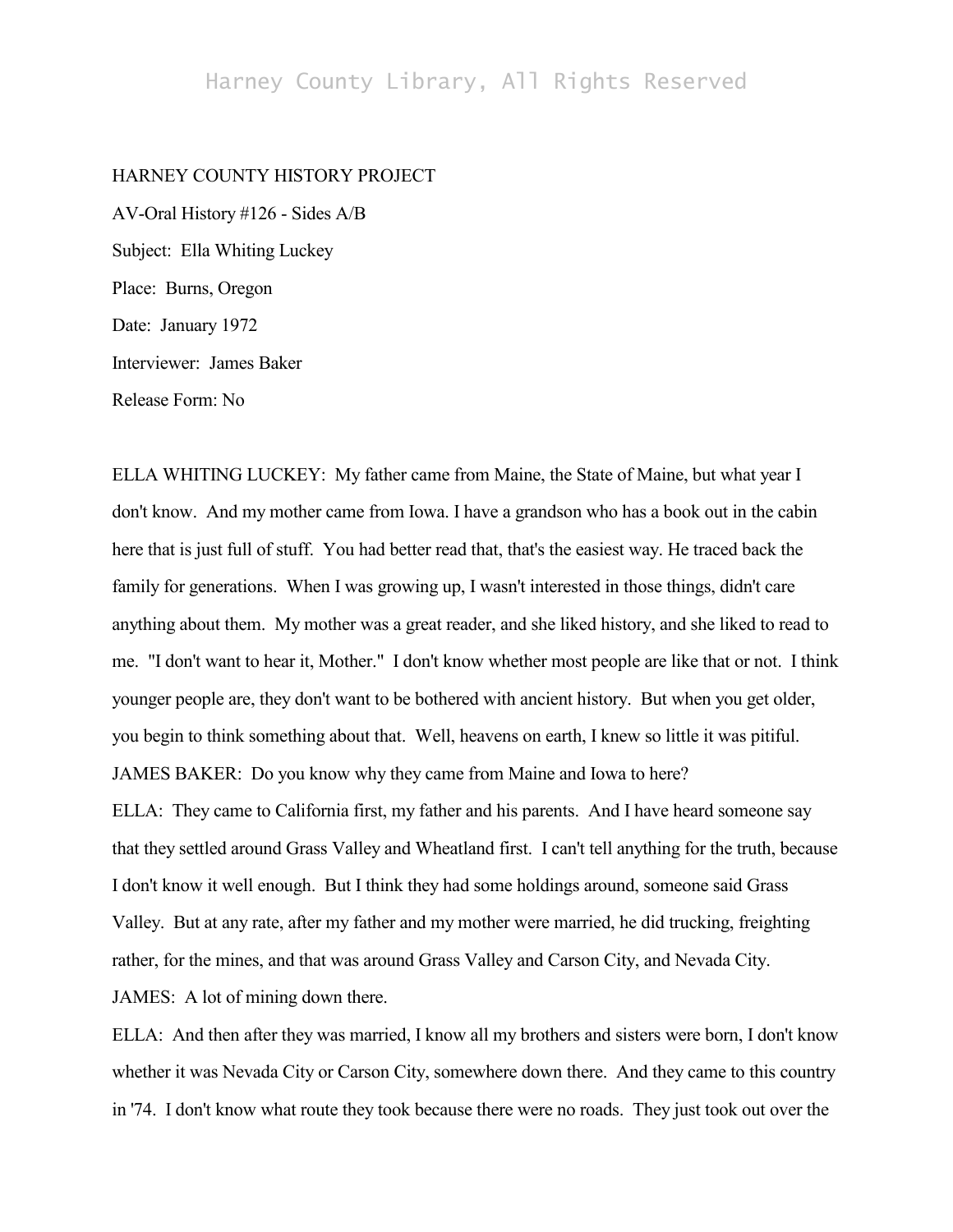sagebrush, I guess.

And when they got here, there was a family, a man and his wife, living at; do you know where the Silver Spur is?

JAMES: No, I don't.

ELLA: Well, it is right down here about two blocks, and the hill kind of slopes off there into the flat, and they had a cabin there. And when my folks got here, they moved in with them because there was no place else to go. There wasn't a house; there wasn't a tent, there wasn't anything. And they lived there for, I don't know how long, because Gwendolyn Hayden, do you know her? She writes these truly story books. She got a lot of this from my oldest brother, and that was the first I knew anything about it. And she says in her book that they lived in this cabin, I don't know whether it was two rooms or three rooms, or maybe just only one room, until they could get a dugout made in the hill right down here. I'm not just positive the exact spot, but I know it was right down there.

So, in the fall my father and my oldest brother went to Canyon City for supplies for the winter. There wasn't anything here to buy from, and Canyon City was the nearest place. So, they went over there in the fall, it took them a month, maybe, to make the round trip. And whether they had that dugout finished, whether this friend of my mother's had that dugout finished or not, I don't know. But at any rate, they talk about the dugout, and they lived the rest of the winter in the dugout. That was before I was born. Then during the Bannock uprising the two families that were in the Valley were called to Camp Harney, you know, and they were forted there during that --- I don't know how long they stayed up there.

JAMES: What were your parents looking for when they came up from California and Nevada up to here? Do you know what they were seeking? What were your parents looking for? ELLA: I'm sorry, ...

JAMES: Well, what I was curious about is what were your parents looking for, why did they come to this area?

ELLA: Oh, I know what you mean now. Well, my father thought horses were the only thing, so of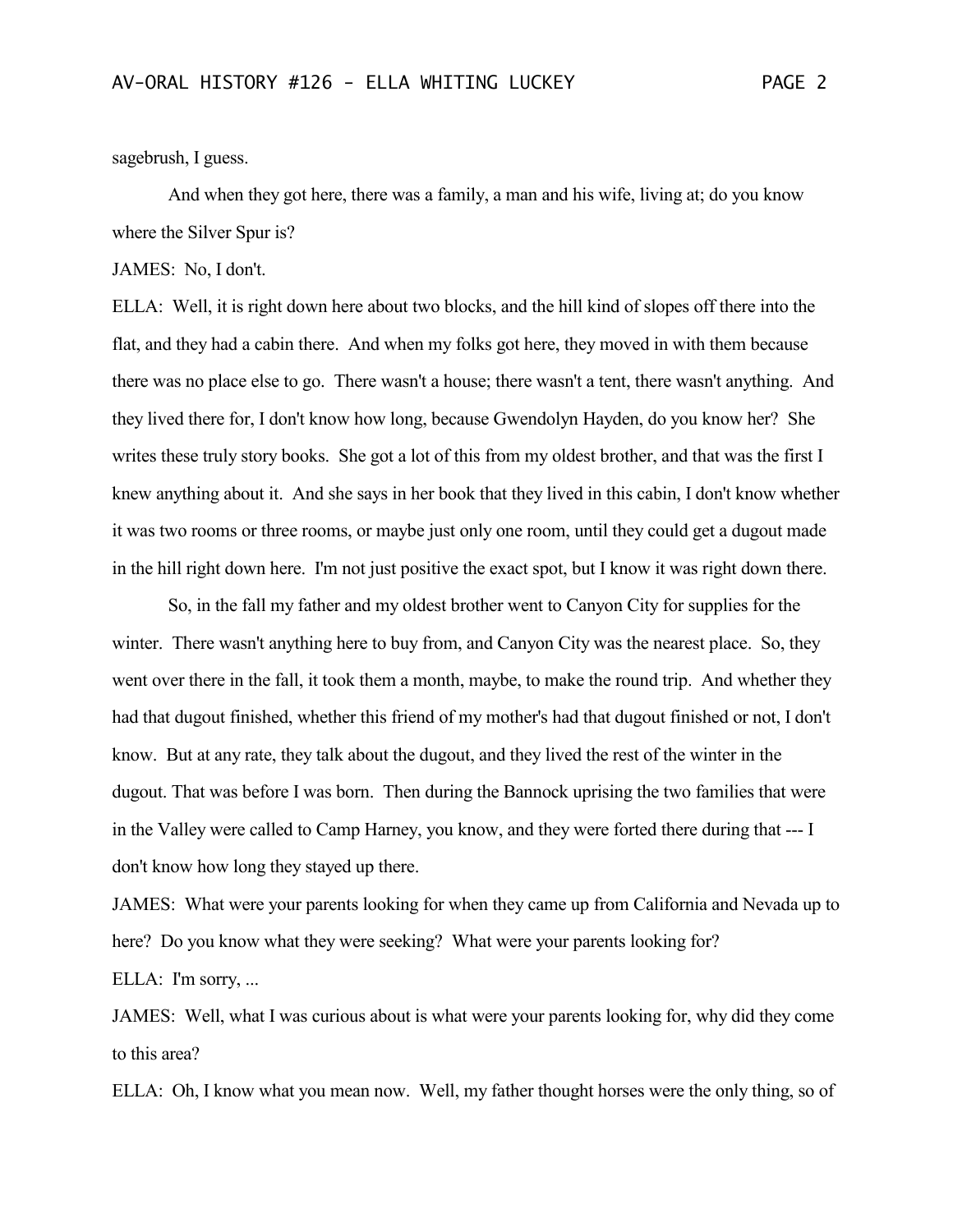course there was plenty of range and there was nothing on it but wild stock. So, he raised horses when he first came here. That seemed to be the principal business. There wasn't anything else to do.

So, when I was a girl about 10, he and a friend on Silver Creek got together a band of horses and drove them to California to market. Of course, that was covered wagon and buckaroos and what have you. Of course, it was fun for me because I was just a kid.

JAMES: Did you go on that trip?

ELLA: Oh yes, sure.

JAMES: Is that right?

ELLA: Sure, and we went to, our first stop was at his sister's place, that would be my aunt, that was at Wheatland, California. And he worked there through the harvest with this uncle of mine. His sister and brother-in-law had a big holding right around Wheatland, a big wheat farm. And then we went on to San Jose and spent the rest of the winter; because he had a few horses left that he wanted to dispose of. I can remember that pretty well, I was between 10 and 11. Of course, that was the first town I had ever been in. That and Wheatland was just a village. Marysville was a pretty goodsized town. Before or after that, I don't know which it was my brother went with this bunch of cattle to California with a drove. I think that was PLS Company, there was a bunch of buckaroos drove it, and he told lots of incidents that were comical. He said when they got to Marysville, driving these cattle through the town, they stampeded.

JAMES: In the town?

ELLA: Yes, Marysville was just a village then too. I can remember Marysville pretty well. Then in later years, I was down to Wheatland and stayed one winter with an aunt, and then I came up to Biggs and stayed with a cousin a while, and we went to Marysville, it was just a village then.

Of course, as far as anything going on here, people ask me about it, what happened. Well, I said, you know, I was a pretty small kid. I didn't know much about what happened. My parents told me I was born at Camp Harney, and I guess I was.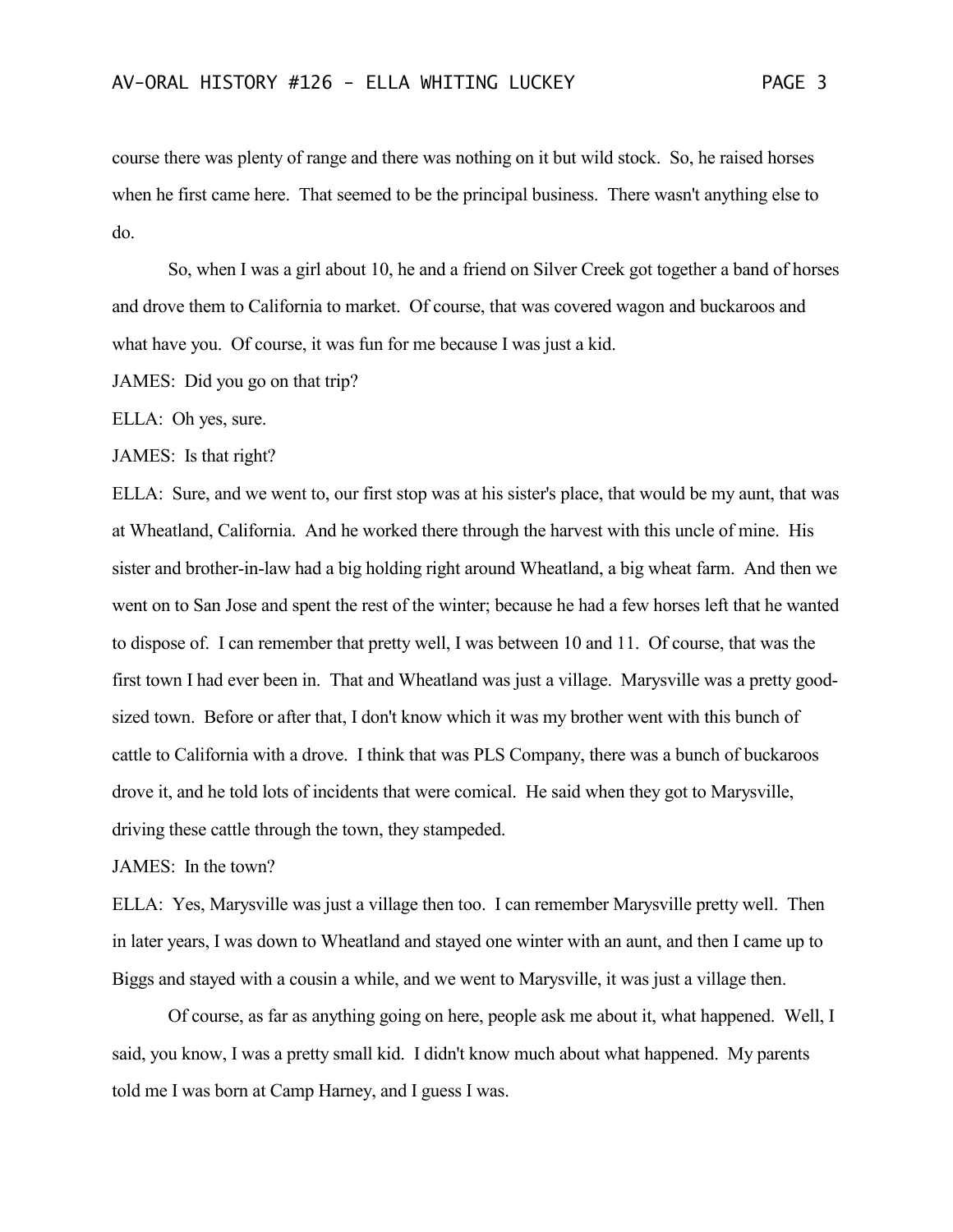## JAMES: They ought to know.

ELLA: I asked a friend of ours that was here visiting one time, I was trying to get my Social Security, and I went to see her. I thought she would know more about it than anybody. So, I said, "Zelda, did you know I was born?" And she said, "Yes, I know very well you were born," because she said, "I happened to be present." There was maybe, oh I'd hate to say, maybe a dozen, I think that's putting it pretty large, families that was camped at the Fort. And she said, "Yes, you were born, you were born in the officer's quarters." And I said, "Who was my doctor?" And she said, they didn't know anything about doctors, they didn't have a doctor. "Well," I said, "did my mother have a midwife?" "Yes, she had a midwife." She knew her name, oh, she had a wonderful memory. And she could tell you all about that Indian War.

And she said she was going to school down in the Diamond country, and she was staying with a family down there. I don't know whether this will record or not, this hoarseness of mine. I was over there talking at the library, and I couldn't talk. And she said when they came and told them to get into the Fort, they started out in a, just a Dead X wagon with a team. And she said she knew they weren't making any headway at all, so they unhitched the horses and left the harness and wagon and rode bareback into Harney. Now it is just about 100 miles from Diamond down here to Harney. She said they rode all night, she and this man, to get into the Fort. Oh, my goodness, she just knew everything.

I don't know, I've heard it said that her daughter was like I was she didn't want to hear that stuff. And she would shut her mother up when she got to telling tales. JAMES: You mentioned a wagon, was that a Dead Akes wagon that came into the Fort? ELLA: Well, just an old common heavy wagon, a Dead X wagon. You know, they had wagons, and they had hacks, they were a little lighter, the hacks were. And then in the city I saw my first surrey top, or something like that they had, carriages.

I remember on this ranch, my uncle's place, he had a single horse buggy, he had a double horse buggy, and he had a carriage. That was all new to me, newer than going to the moon is now.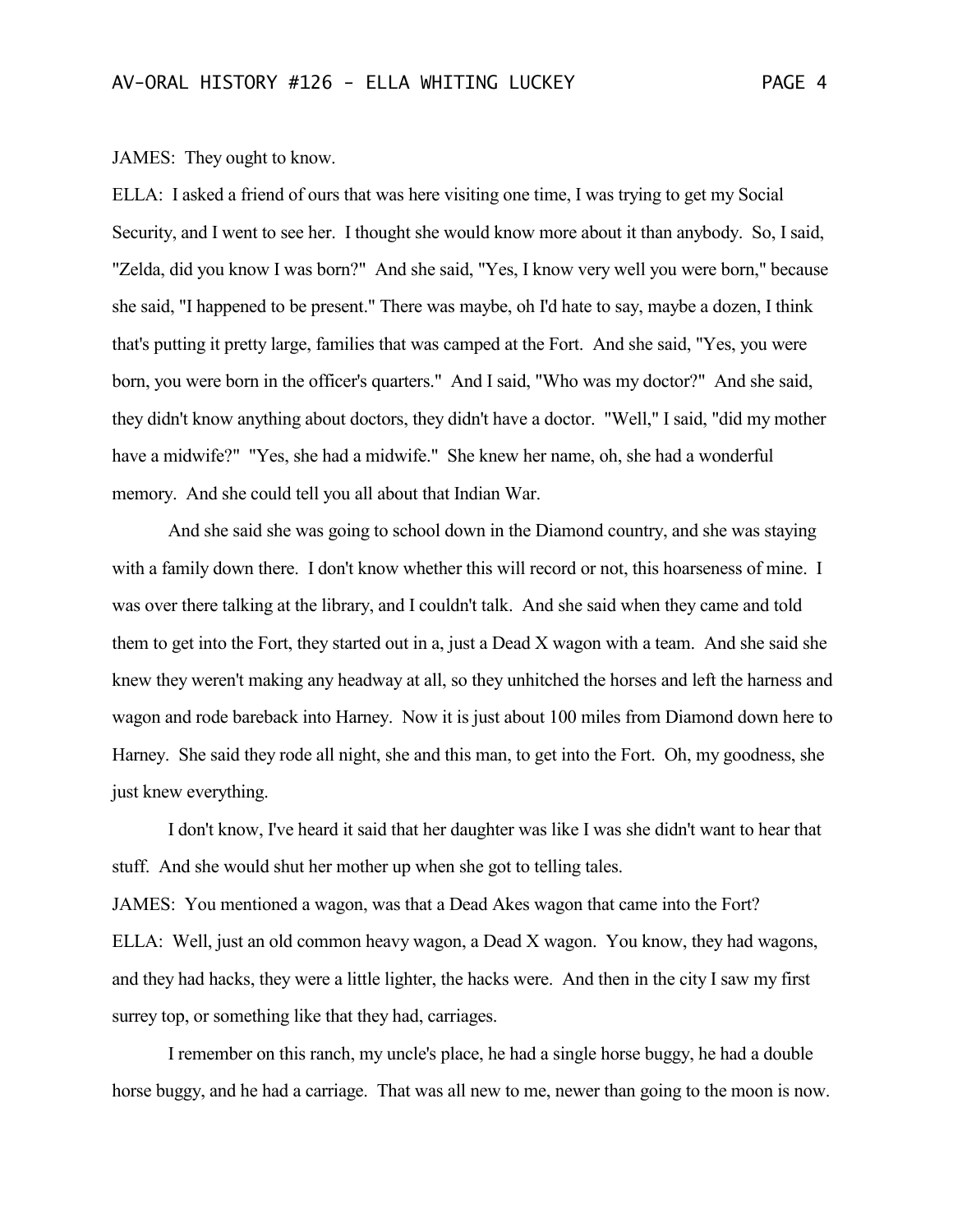My brother went to school there too, that winter. No, we didn't go to school only several months, because we went on down to San Jose, so we didn't stay there only a few months.

I grew up, saw Burns grow up, I can remember when there was no Burns. See, the main trading post was "Eegan". People now call it Egan.

JAMES: That's not correct, though, is it?

ELLA: Well, I say it is not because it was named after Chief Egan. I have some property down here on Egan Street, and I'll, they will ask me where it is, and I'll give them the number on "Eegan". Oh, Egan, and I say no, "Eegan". I'm going to stick with it. No one says "Eegan". I don't know whether they give any pronunciation of it or not, but have you ever read Sarah Winnemucca's history? JAMES: No, I haven't.

ELLA: Oh, it's interesting, of course, to people here. And she mentions Chief Egan numerous times in her history.

JAMES: I'd like to know if you were acquainted with her, did you know Sarah Winnemucca? ELLA: Oh, no, I was too small.

JAMES: Too small, I see.

ELLA: I was born in '78, and you see, well that was during the Indian War, of course, but I was just a baby. But she did, in her book, mention about coming into the Post a number of times. Because, you know, she was an interpreter for the soldiers, and she was not only trying to help the soldiers, but she was trying to help her people too.

JAMES: I know that she saved them from one of the Indian battles.

ELLA: Yes.

JAMES: Did she die shortly after that time?

ELLA: No, I think she went back to Washington, D. C. and she married. She married a white man, and then she wrote this book. Dr. Clifford Weare brought me up a book, it was a little more in detail, then I've got a magazine article on it. But it tells, gives her name, her father's, and I think she lost her mother. And a family had taken she and her sister in with them, and they sent them to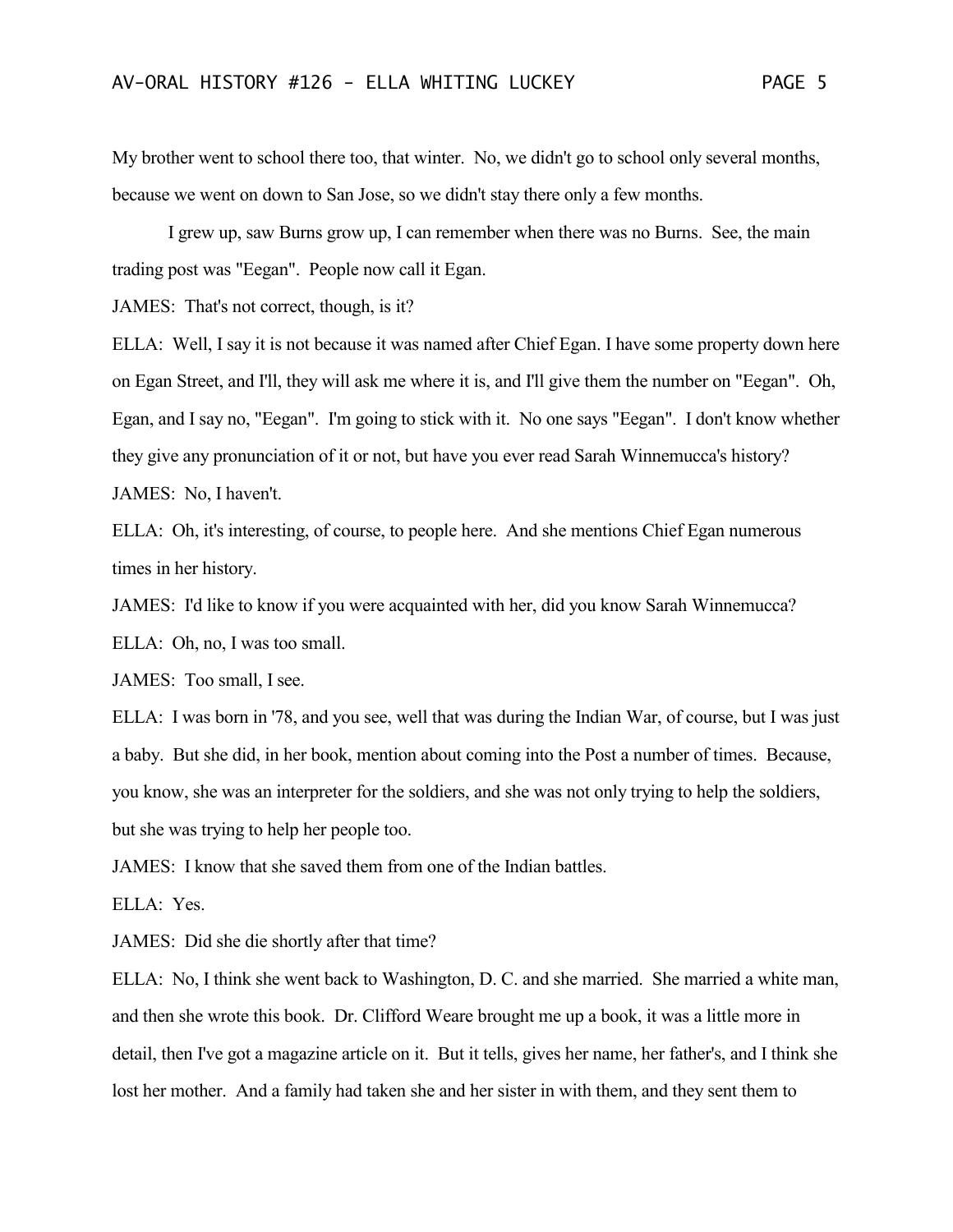Sacramento to a Convent, so she got her education there, what it was, until some of the parents of the children who went to that Convent made a fuss about going to school with an Indian. That's like they are making fusses now about blacks. We even had it here a little bit when the Indian children started to the public school.

Of course, I grew up with the Indians, and my father, we had a place out here on the river, and whenever the Indians came, they always got feed for their horses, and part of the food that we had. But, you know, it wasn't the Paiute Indians that caused the trouble, it was the Bannocks. JAMES: I'd like to know something about how you feel about this country out here, about the wide-open spaces, and about the kind of people who live out here.

ELLA: How do I feel about it? I think it's the only country in the world. And it is getting polluted now with foreigners. (Laughter) But it used to be, in early days, everybody was everybody's friend. You didn't have to have a note at all, all you had to do was if they had it, they'd give you the money, and that was it. And we weren't wealthy people, not by a long shot, but my husband, my father, rather, always managed to make a good living for his family. And, of course, he would go to some outside town to get our supplies, and we would lay in a year's supplies, and if there was a family came into the Valley who didn't have anything, he always divided with them, several families in my day, when I got old enough to remember, that he helped. No, this is the only place in the world for me at any rate.

JAMES: Were there any hard times out in this country that you remember, hard times, struggle, times that were not particularly enjoyable, the tough times out here in this country? ELLA: I think I know what you are talking about, but tell me again, explain that again.

JAMES: Well, you say this is the best country out in the world, but I know what a struggle it is to live out here in the wintertime, for example, or other hard times.

ELLA: Well, in the wintertime, of course, there's nothing outside of this mill, and that didn't come in here until '30's or '40's.

JAMES: People tell me that 19---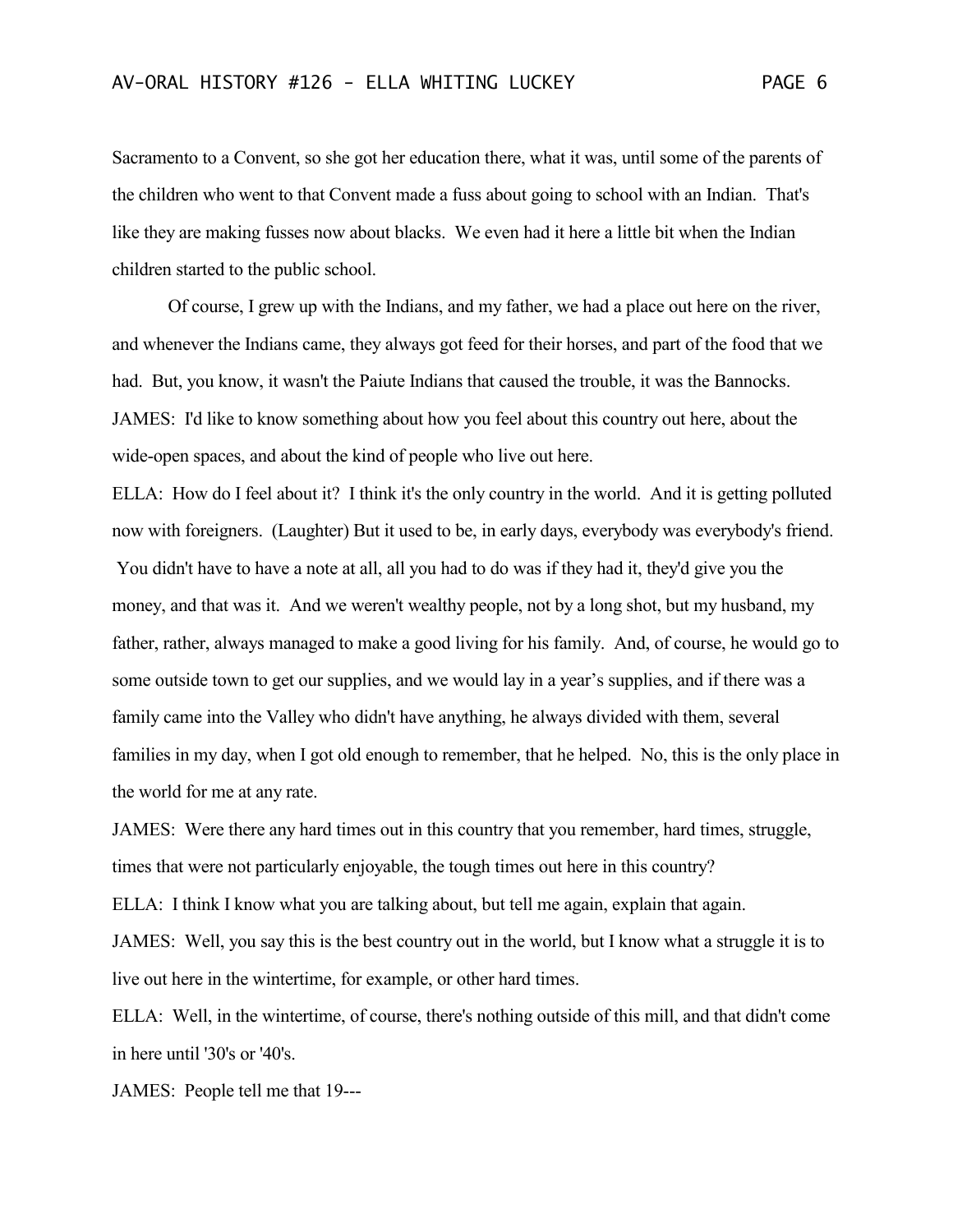ELLA: But there wasn't anybody here but a few ranchers and a few businesspeople in town, and we could take care of ourselves. We didn't have to have welfare. We didn't have people who had to have help. They managed to get by some way. Of course, as the place grew and the population grew, we get more people out of work, because there isn't enough work in this country. Now last fall, I noticed oh so many people, young people especially, came in here looking for work. Of course, there was no work here, only a little ranch work, and there isn't one in a hundred that knows anything about ranch work, especially kids from the city. I have nephews who are in ranch business, and they hired those kids, well, that didn't know anything.

JAMES: Do you remember any funny stories about the tenderfoot or greenhorns who came in here and made mistakes?

ELLA: Oh, I don't know what they did used to call them; we didn't call them tender footers. Mossbacks.

JAMES: Yes, I've heard that.

ELLA: Mossbacks. Oh, there have been a few, but not too bad. Because, you see, there was no mode of transportation, and not many roads at all, so we were left pretty much alone in the early days. They just couldn't get here. Even, I remember when they talked about the Coxey's Army. JAMES: Yes, is that right, the populace?

ELLA: Well, we weren't bothered with them, because they couldn't get here. And tramps, we used to hear about tramps. Here's a funny story. I had heard about tramps when I was a kid. My mother sent me on my pony to get the cow, and I guess I rode a mile or so and I saw a man afoot. Well, I came back home just as fast as that pony would carry me, and I was just a squalling at the top of my voice, "I saw a tramp, I saw a tramp." Probably was no one only some of the, well there was two or three people up the river, there was an old fellow had a cabin up there, and that scared the daylights out of me, saw a man afoot. That's as bad as seeing anybody walking now. No, we weren't troubled.

I don't think in all the time I've lived in this house there has been half a dozen, a dozen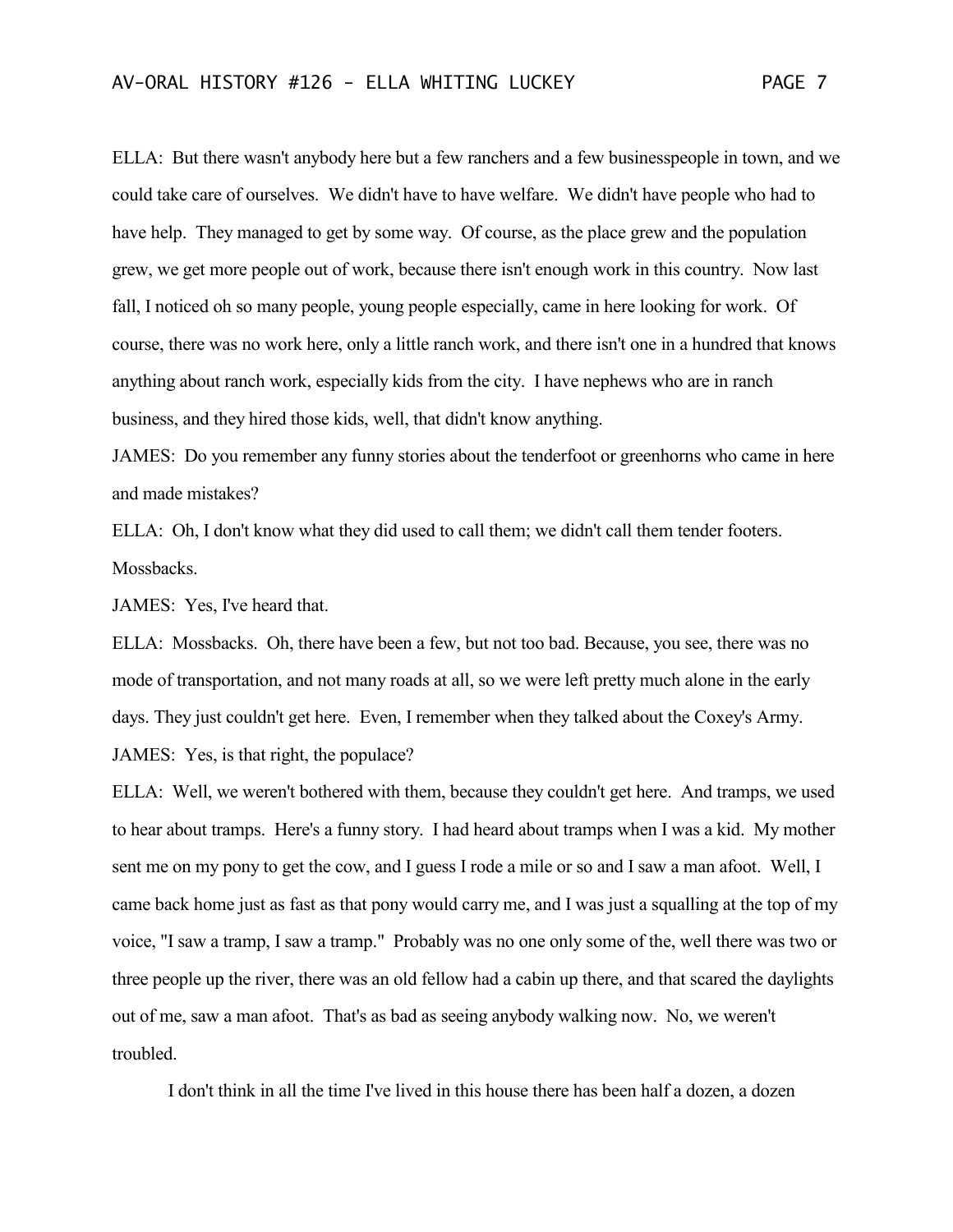people. The last year or two I've had one or two people come here and give me some big tale about getting broke down, or broke or something, wanted some work. But we never had tramps or anything like that. Of course, when you get out on roads that were traveled more, you'd see people footing it.

JAMES: Yeah. Do you remember a fellow by the name of Tebo, used to be a buckaroo boss for --- ELLA: I know all about Tebo, but I didn't ever know him. Of course, I've seen Tebo. He was a buckaroo down to Frenchglen, Pete French's ranch.

JAMES: Would you describe what he looked like to me?

ELLA: He was a pretty good-sized Mexican. There was a story, I think that is in print some place, when they went through the P Ranch and told them the Indians were on the warpath, I may not be able to tell that straight. I think Pete French and his Chinaman cook --- I'd better let that story go, because I can't get it straight. There was something about that, they started out, I don't remember whether the Chinaman was killed or not.

JAMES: The way I heard it, somebody stole his horse and left him for the Indians.

ELLA: The Chinaman? Somebody has that book, and I expect it is about as near accurate as if I'd tell it. So many times, we used to have a man here by the name of Mart Brenton, and he was a buckaroo at the P Ranch, and people would ask him questions, and he would just make up big stories. No more truth than anything on earth.

JAMES: You know I'm interested in some of those stories. I know they're not true, but I'm interested in the stories, if you can remember any.

ELLA: There was one incident that I know about, and I know it is true, and he was quite a notorious character, and his name was Jack Miller, you may have heard of him. At any rate, he was a buckaroo for John Devine, I think, or the PLS Company. Must have been John Devine, that was before the PLS Company had that property down there. And I think he cooked a little too, around in restaurants, he could just do anything. So, my aunt came up here from California, she was a young widow, and she was working in a restaurant, and she met this Jack, and they were married.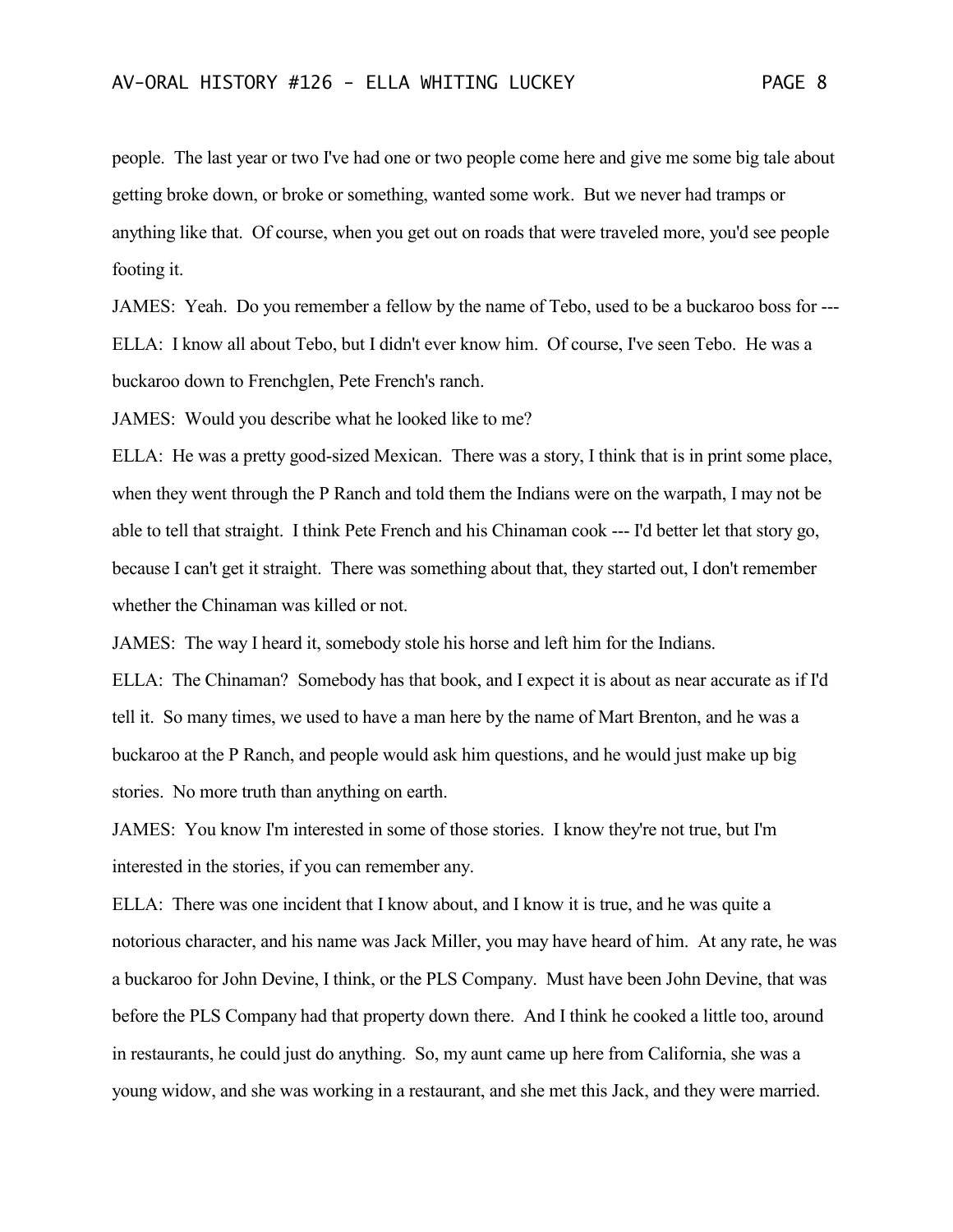Oh, there are other stories about him, about he shot somebody, and so on and so forth. Well at any rate, after they was married, he got a team and a hack, I guess you'd call it, and they thought he stole it, maybe he did, maybe he didn't, I don't know, I've heard both ways. So, they had a big posse from Canyon and here. We had a ranch out across the river there, and this posse, you're not acquainted with this country, so I can't tell you where it was, but Willa Ray, that's a dairy, they have a place right out here across the river on the hill, but it wasn't there at that time, of course. But there may have been a 100 people out on that hill, and they knew that Jack was in that vicinity someplace. So, they were looking for him up and down there. There are some sloughs that run through there, and he was in this slough all day, in the water, and in the brush, and so forth.

Well, I had just come home from school, I rode a little white horse to the country school on Poison Creek, and I had just come home from school. And he came to our house, and my sister and I were the only ones there. And he was wet and cold and hungry, so we fed him and give him dry clothes, my brother's clothes, and he said to me, "Can I have your horse?" Oh sure, he could have my pony. So, he took my pony, an old slouch hat of the boys, and pulled it down over his face, and a rifle. He rode right down south through this posse, never rode out of a trot or anything. He went to the Island Ranch, he turned the horse loose and he came home, of course. After that I don't know what become of him. He must have got fresh horses at the Island Ranch though, because he wound up in Alaska. And that was the famous Jack Dalton that you've read about in Alaska.

JAMES: Is that right?

ELLA: And he sent for my aunt, and she went up there, but she didn't live very long. She died soon after she got up there. My brother went up there in, oh around in the '20's or '30's and he worked with Jack for a while.

JAMES: Do you mean that he looked so much like one of your kin when he was riding back through that posse, that they didn't bother him?

ELLA: They never bothered him; they never said a word or anything.

JAMES: They must have said, well there goes one of the Luckey's, or something like that.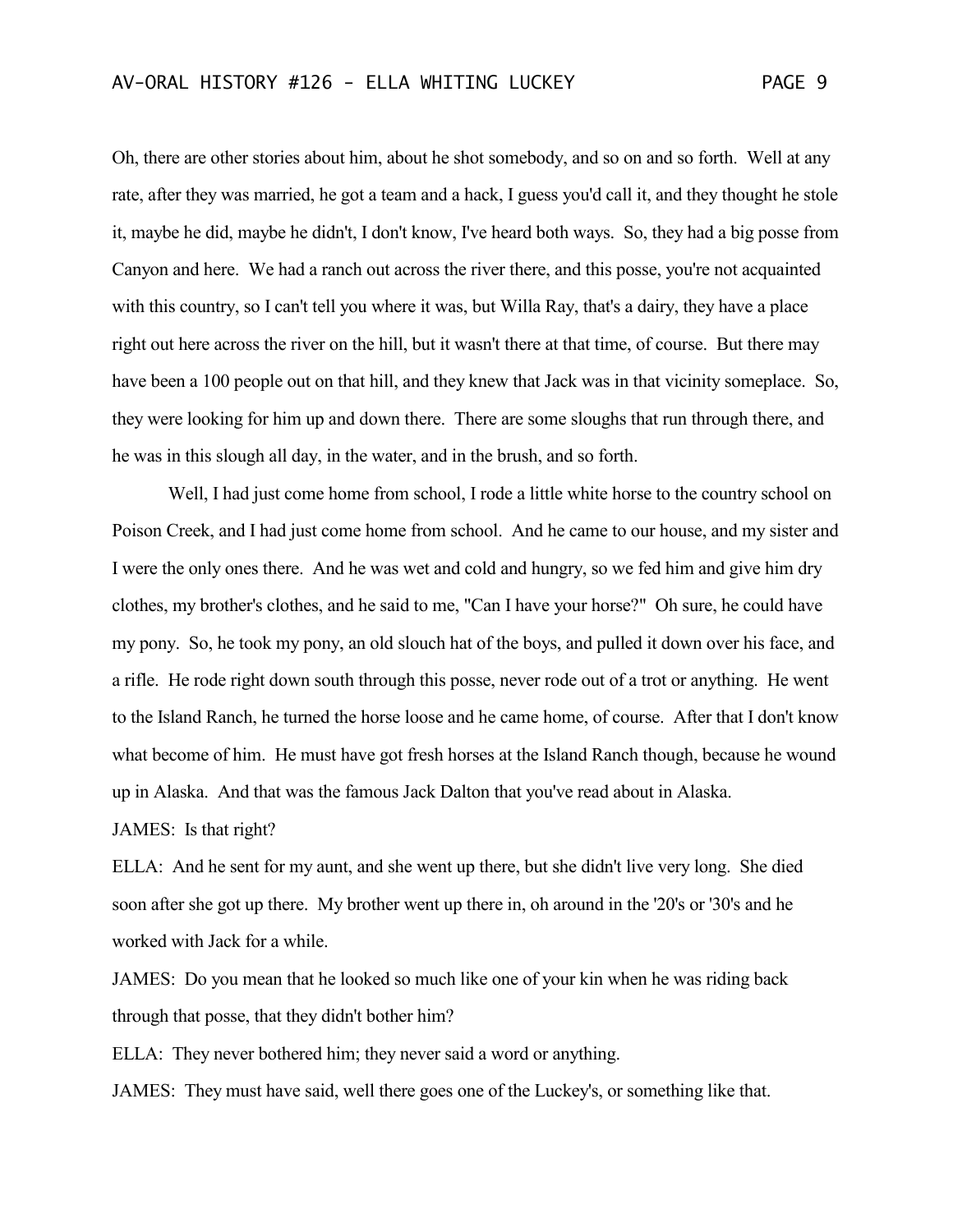ELLA: They may have thought he was ...

JAMES: Do you remember other people?

ELLA: Other people? What other people? Just people, huh?

JAMES: Just people.

ELLA: Well, I remember John Devine, I remember Pete French, I remember Bill Hanley very well, they were at our house many times. My mother, after I was in my teens, my mother was in the post office for 8 years, and of course we knew pretty near everybody in the valley. ...

JAMES: Well, what about Bill Hanley, John Devine?

ELLA: Bill Hanley? He was just an ordinary man. I think they came here, he and his brother Ed, I don't know the year, but I believe they came from Medford. Have you ever heard anything about them?

JAMES: Not that part of it.

ELLA: I think they drove a little bunch of cattle overland from Medford. I may be wrong about that now, but at any rate, they come from some place in the valley. And he got a lot of land from -- you see what Pete French would do, he'd get a homesteader to take up a homestead and they would never live on it, and he would buy it, get it for nothing. And that's how he got a lot of that land down there.

And then there was a lot of dispute over swampland, and they would claim it was swampland, and he got a lot of that swampland there. That was over my head, I didn't know too much about it. But I think he had title to pretty near everything, and if he got it that way, it was perfectly legitimate. Of course, there was people that didn't like him because he owned a lot of land, would claim everything. But Pete French, he was a real good fellow. I knew him personally, and my mother's friend was a housekeeper for him. And I had been down to the ranch a number of times to visit her.

Bill Hanley, he was a good, generous man too. But anybody that acquires anything, even today, they think they steal it; that's what the other fellow thinks, or they wouldn't be able to have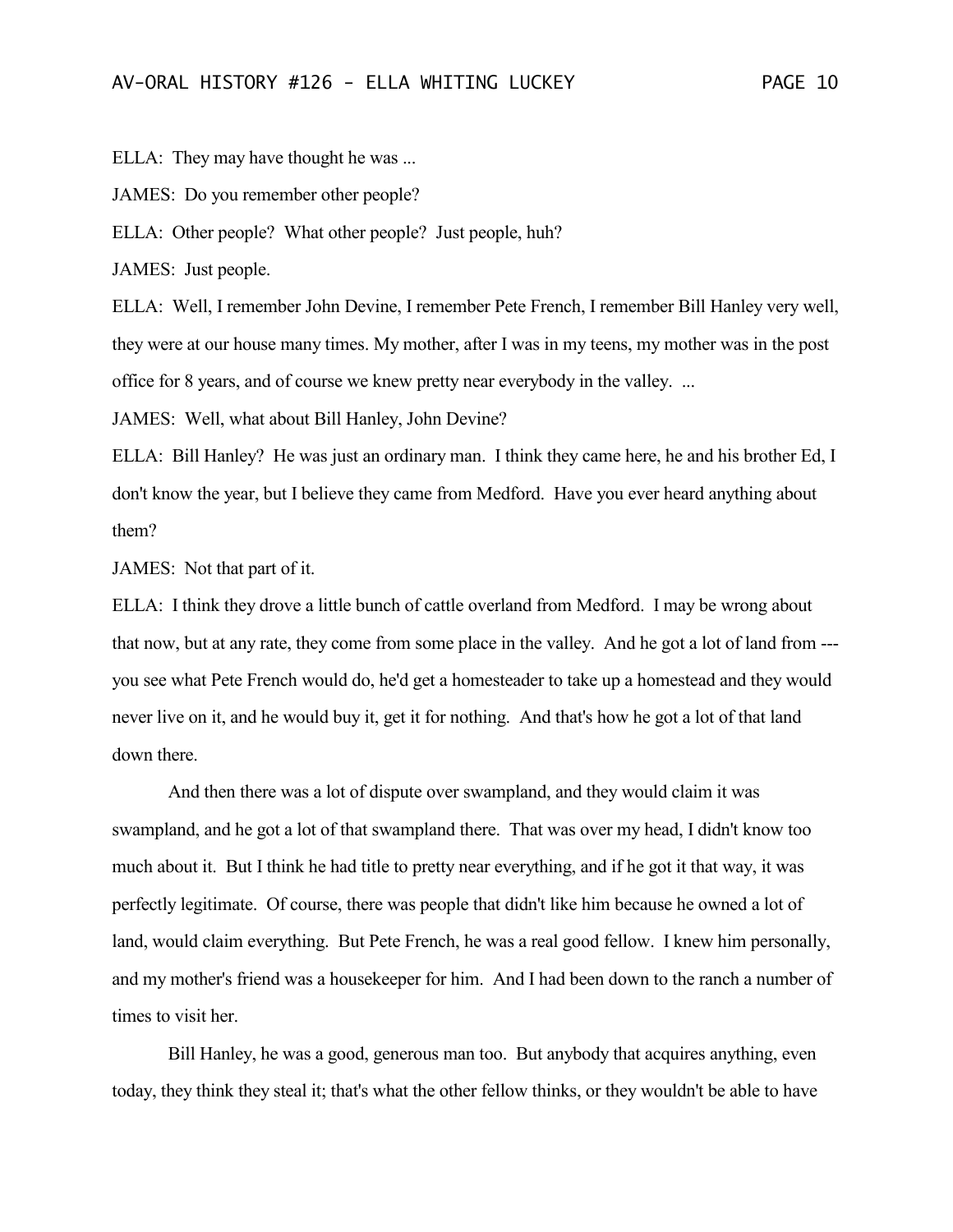had it. Well, if they're cleaver enough to get it, one way or another, that's their business. There was Bill Hanley and Ed, and I think another brother, John.

Someone told me just the other day that they had visited with Martha Hanley. I think Medford is their hometown, I may be wrong on that. And what a wonderful time they had with Martha Hanley, that was Bill's younger sister [niece]. And she is the only one left, and what property there was from the old folks, well she has. Her name's Martha Hanley, and I believe they live in Medford, maybe it's Jacksonville.

JAMES: What were some of Pete French's better qualities, that you remember him as a generous and good man. In what way do you mean?

ELLA: Generous?

JAMES: You were saying that Pete French was a good man.

ELLA: He was. I'll always hold up for Pete French. Because I know he did lots for the settlers down there and helped them in many ways.

JAMES: Such as what?

ELLA: And you know he was --- it was Ed Oliver that killed Pete French. I think I went to part of that trial, and I think it was a frame-up. I think he just deliberately killed him. He shot him. They said Pete, I'm not too sure, but I think the argument started over this Oliver would open his gates, fence, Pete's gates, and let his cattle go on Pete's feed grounds. And Pete went out there one morning and found the gate down, and he got off to close it, and he told Oliver that if he didn't let that gate alone, he'd kill him. That's the way the story goes, because, I don't know, Oliver had it all his own way. His was about the only testimony there was. And then someone said he had a switch, and he hit Oliver over the head with the switch, and Oliver shot him. But I don't know; I believe Oliver just killed him in cold blood.

JAMES: Did Pete French carry a switch around normally?

ELLA: You know he wouldn't be carrying a switch around. Of course, there's lots of willows there, and he may have cut a willow or something like that. I expect he always carried a gun,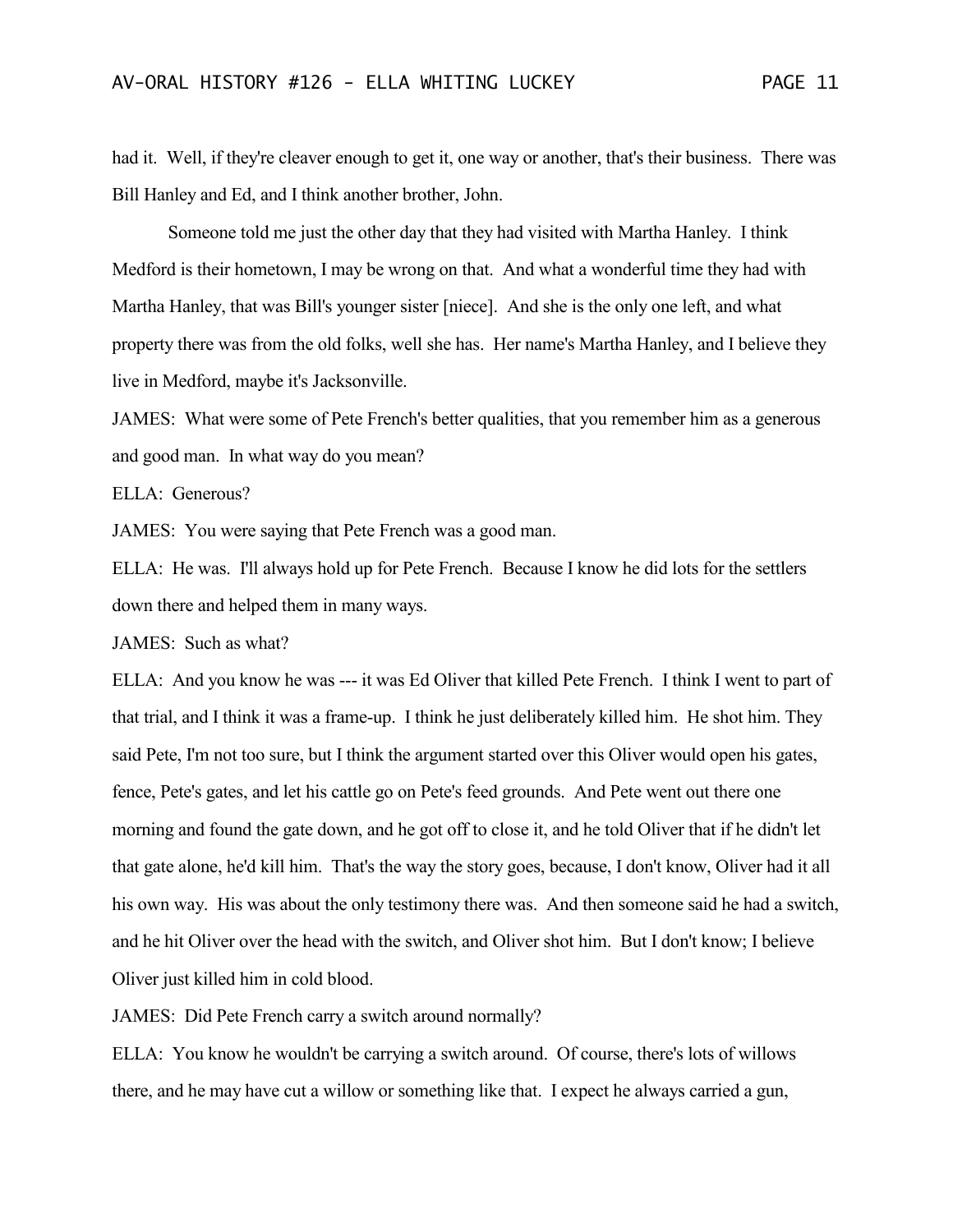because most of the early timers did. But whether he pulled a gun on Oliver or not --- I don't think Oliver claimed he pulled a gun on him. I think he said he told him he'd kill him if he didn't leave that gate alone. Oh, I never believed a bit of that trial.

At any rate, this Oliver cleared out soon after that and left his family and picked up with some woman and left. And the family came to Burns. My son and one of her daughters were kids together. She married a man named Pete Petersen. I never was personally acquainted with Mrs. Oliver, but I think she was a good woman all right.

JAMES: Before we talk about somebody else, I would like to know some of these ways that you were thinking of that Pete French helped the homesteaders and helped settlers in this area. The way that he was a good community man.

ELLA: You mean something about his generosity?

JAMES: Yes if something comes to mind that way.

ELLA: Well, I know he was a generous man. He didn't think any more of \$1 than we would think of \$25 now. And if anybody needed anything and they didn't have it, he'd give it to them.

JAMES: Did he ever give Company beef to a family that was starving? If there was a family that was hungry during a hard time, did he ever give them a Company steer?

ELLA: Well, I couldn't say to that, but I wouldn't doubt it. They stole plenty off of him. He didn't have to give it to them.

JAMES: Off of him. Didn't have to give it to him, huh?

ELLA: If they were hungry, no one had to give it to them, all they would do was go and get it and

kill it. (Laughter) They figured what was yours was part mine, and they would just go and get it.

JAMES: Did he ever try and stop anybody from doing that?

ELLA: I couldn't say, I doubt it. Of course, you would have to catch them.

JAMES: Yeah, that would be hard.

ELLA: And I think he would just skip it, let it go. I used to have a picture of Pete, but my son got the notion in his head that he was going to write a biography of Pete French, and he took the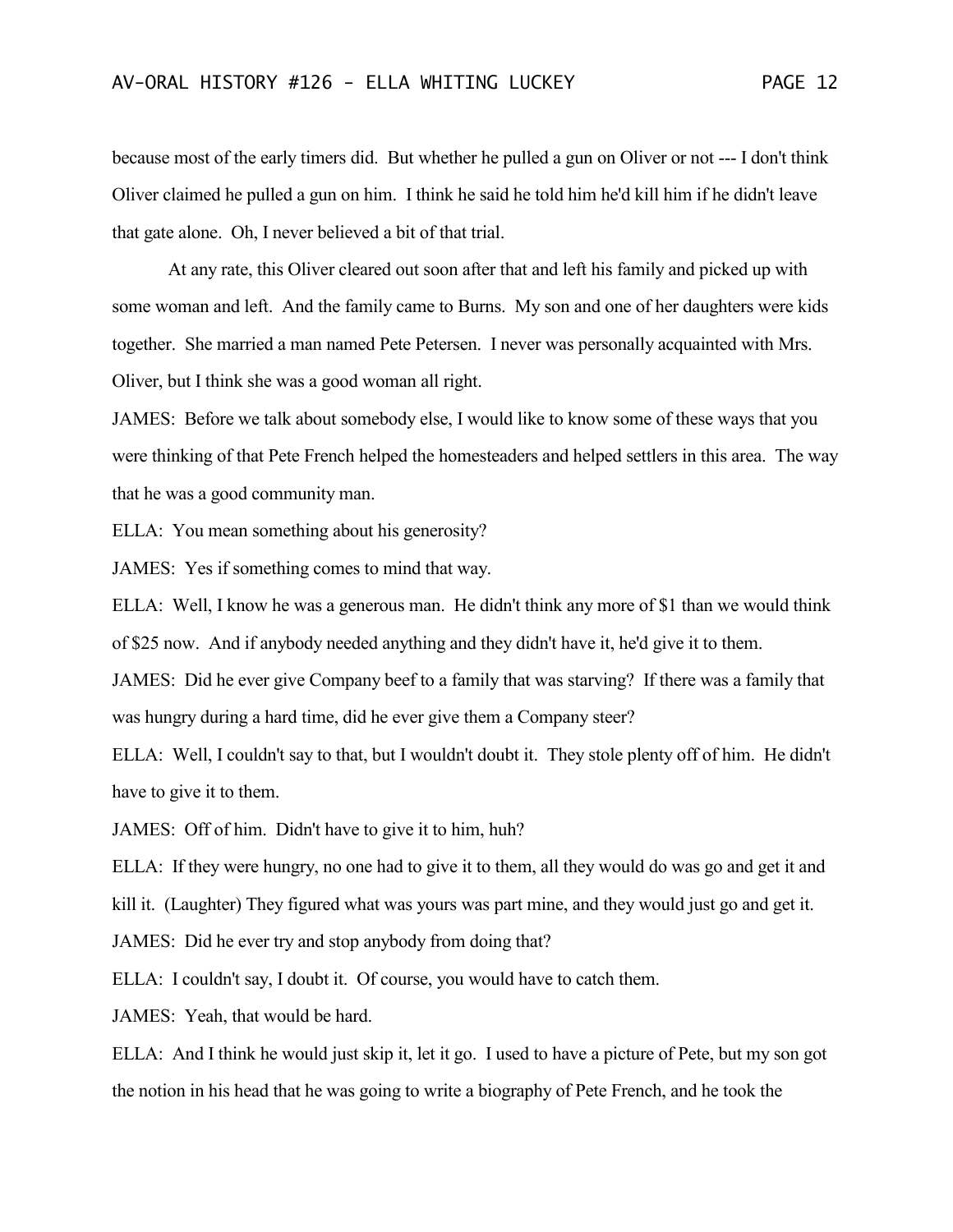picture. But my mother was in the post office, and of course, they did all their business through the Burns Post Office.

JAMES: Uh huh. What about John Devine?

ELLA: John was a great fellow. When he first came here, he came as a young man. He wasn't married when he came here, and I think John Devine made the Island Ranch house that stands down there now. He was a great big husky fellow with whiskers. I know he came to our house lots when I was a kid, because there wasn't too many settlers in the Valley, and these old bachelors were looking for a home cooked meal, and make it to our place. And they didn't wait for an invitation, you know. People just, especially the ranchers, they would just ride up and unsaddle their horse and put it in the shed or corral, or what have you, and come in and make themselves at home, and wait for dinner. Well, that was traveling, oh, in the '20's and '30's.

I was cooking for a man named Jim McDade down in the South End of the county, and we had one dinner guest regular. He'd make it to the table just as regular as could be for dinner; besides the men that Jim had working. He wasn't the only one, but he'd make it real regular. I said Jim, "Why don't you let me keep track of his meals and you charge him?" Oh no, he wouldn't do a thing like that.

JAMES: That's a good story, that's something. John Devine, did he have a lot of property? ELLA: Oh yes, he owned what they call the Island Ranch. And Vogler, Vogler sold it, I think he's got it back again though now, had to take it back. I know John Devine made that Island Ranch house. It's a pretty good size house. And then he got married and brought his bride there, but Mrs. Devine didn't live too long here. I think they did go on down to Juniper Lake and, I can't remember whether Mrs. Devine was living then or not, but at any rate, my mother sent me to California with Gilcrest. He was the head overseer for the PLS Company. And we stopped at John Devine's the first night, at Juniper Lake. That's just on the other side of the mountain. And Mr. Gilcrest says when we went in; I was a kid about 16, "Meet my wife." "Yeah, like hell." (Laughter) 'Cause he knew me since I was a kid, and he knew better than that. Those old fellows wasn't very careful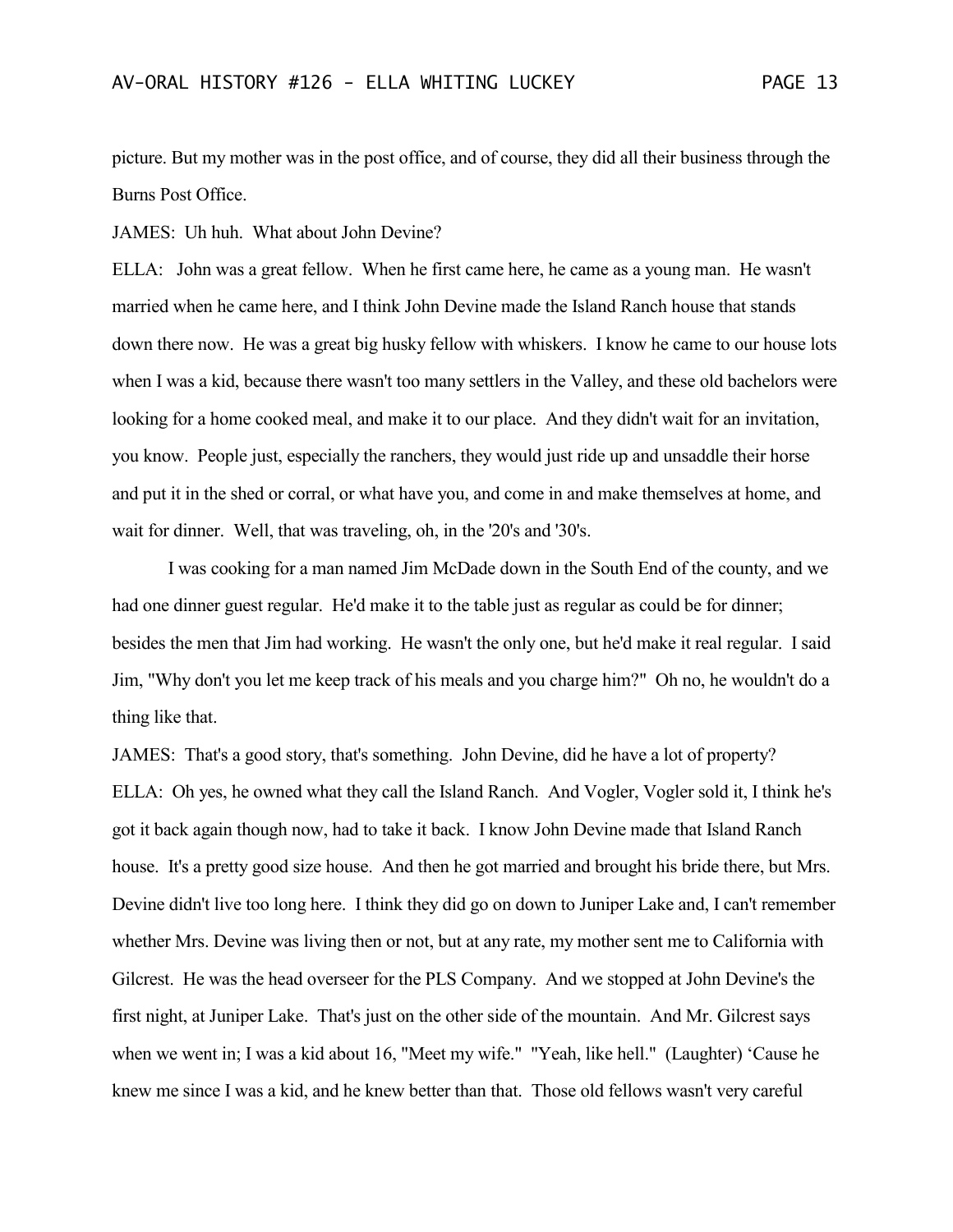about their language. Everything went.

JAMES: Do you have a favorite spot in this country? Do you have a spot, a piece of land, that you think back on?

### SIDE B

JAMES: Do you have a place that you like more than others in this county?

ELLA: I don't think I understand that question.

JAMES: Well, what I want to know is something about your favorite recollections about this county, and where things you like to think about happened, where good times happened.

ELLA: Oh no, I can't think of anything especially.

JAMES: Do you like the South End better than Burns?

ELLA: Oh no, I should say not.

JAMES: Okay.

ELLA: I lived down there; I was down there one summer with my husband. He was the water master down there, and I just went down there to be with him more than anything else. This Jim McDade, he had quite a bit of property, and he also had some leased. And he had quite a few men, and his cook left. And how I happened to get that job. I said, "Jim, why don't you let me do this cooking?" He was an outspoken guy. "You?" He thought I was a city lady, you know. "Do you think you can do this cooking?" "Well," I said, "I can try awful hard." He used quite a few swear words too.

#### JAMES: He did?

ELLA: So, we just got along beautifully. It was no trouble for me to cook for them. They had everything handy, you know, big supply of stuff.

JAMES: What did you cook for breakfast most of the time?

ELLA: Sourdough biscuits, that was a must. Sometimes we had cereal. They always had dried fruit on the table, and beefsteak, oh slabs of it, great big slabs of beefsteak. He killed a beef every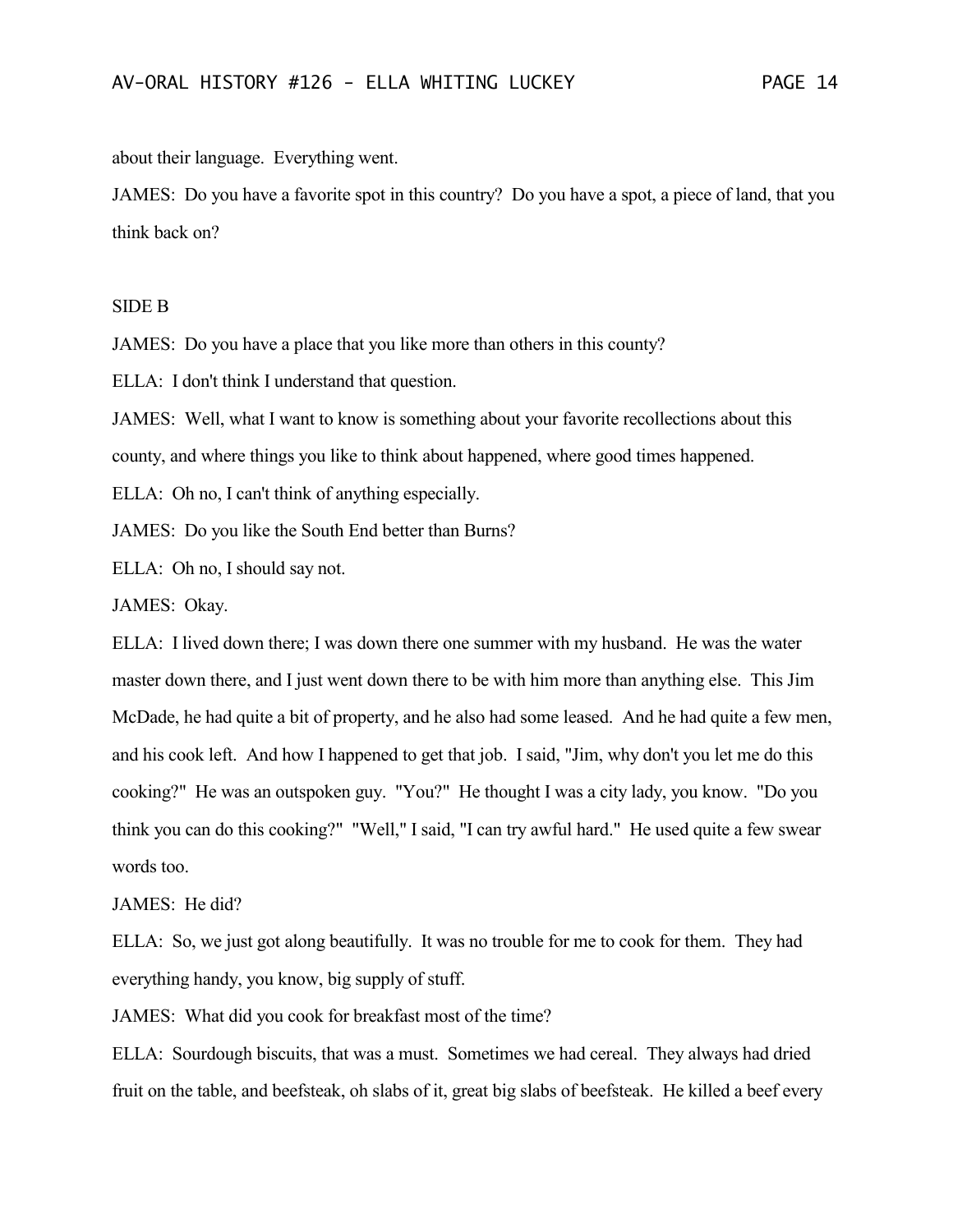week. And there was no such thing as a refrigerator, but we would hang that beef out at night in the air, and then in the daytime put it under a hay stack. Keep it away from the flies, and oh, you never ate meat that tasted like that did. And it was no trick at all to get up and make two great big, I had a double oven, we'd burn sagebrush and make two great big pans like this of sourdough biscuits. Because they had about 20 or 30 men on the average. Oh, I think I'd make cereal, some kind of mush, and beefsteak, and there was fruit on the table, dried fruit of some kind, and biscuits. They had a pretty hearty breakfast out of that, you know.

JAMES: Sounds like they did.

ELLA: They wasn't a bit backward about taking a great big steak either.

JAMES: Where did you get your sourdough starter?

ELLA: Oh, anybody can start sourdough. That's all in your eye about having to get a start. I could start sourdough now with just a little buttermilk or something like that.

JAMES: Pretty easy to do?

ELLA: Oh, they said the first start of sourdough had to come from the Klondike. What was her name that brought it down to the states? Klondike Kate. We had sourdough biscuits before we ever knew there was a Klondike Kate. My mother always made sourdough biscuits, and codfish, and gravy and potatoes with their jackets on for breakfast, and that was what I was raised on. I'd just love to get some codfish now. I got a little box of codfish, about 3 x 4 inches, just about like this, maybe that deep. I got three messes out of it, 'cause it just took such a little dab, \$1.49. My father used to buy it in boxes like this, and about 4 or 6 inches deep, and oh, I don't know what he gave for it, nothing probably, but we'd have it piled up like that, because he came from Maine and that was his --- he was raised on codfish.

JAMES: Was that dried?

ELLA: All dried and salted codfish. I don't care anything about fresh codfish. But it has to be salty and stink like the dickens before it is good. When I was married, I tried to feed my husband codfish, and oh my goodness, he'd say, "I won't eat that stuff."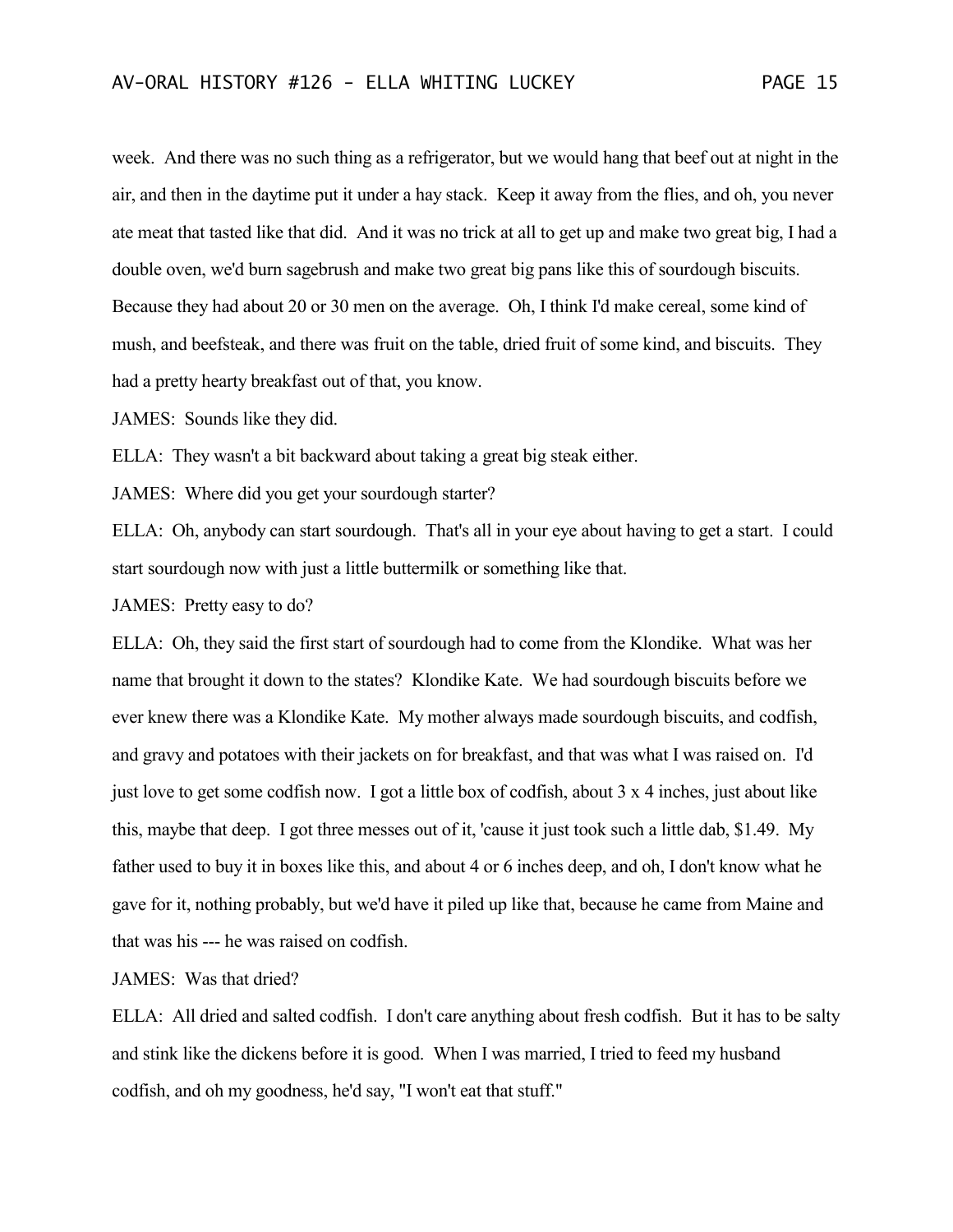JAMES: Well, back in the South End when you were cooking, did they come in for lunch, or did they take a lunch out with them?

ELLA: No, we had a shed right down in the hay field, hay on the floor, and then there was some upright posts and they had willows and hay on the top. Oh, it was lovely, you know, never got hot, you know, plenty of fresh air all around. But when there was a windstorm come up, that was a different matter. That was terrible then. As long as it was calm, it was a wonderful place. Never get tired working out in that open air, you know. And I had to carry all the, had a Basco boy, he lives down here now, he would do such chores as that for me. Carry the water and peel the potatoes and help. And so, one day he said to me, talking in his Basco way, you know, if Jim would let me go into the field and help him and get somebody here to help you, there wouldn't be so many men sleeping under the hay cart. So, I told Jim what he said. "By god," he says, "he may have something there." So, I said, "Why don't you get Stella down here," that was his wife. "Do you think you could get along with her?" Well, I says, "Of course I can get along with her." So, he got his wife down there to help me, and let the Basco boy go into the field. They always called him Jim McDade because they never could pronounce his name. I don't know his name to this day. JAMES: Long Basque name?

ELLA: Yeah. But he'll always wave at me every time he sees me down on the street.

JAMES: What did you serve them for lunch? What did they eat for lunch?

ELLA: I usually had some kind of a salad. There was a ranch over, oh 5 or 10 miles from the camp where we could get fresh vegetables once in a while. So, when we could get fresh vegetables, I'd have a salad, and I'd usually make pies of some kind of dried fruit, you know, no fresh fruit. And we'd have pie, and potatoes, of course, they were a mainstay, and canned food, maybe canned tomatoes, canned corn, something like that. And I'd usually have a roast at lunch, dinner, and that would be a real roast too, 10 or 15 pounds, maybe bigger. And after that roast was cooked in that Dutch oven, wasn't a Dutch oven, was just a big old restaurant stove is what it was, but I'm telling you, it was good meat. Now I can't eat meat. I can eat anything but meat, no I can't eat anything, I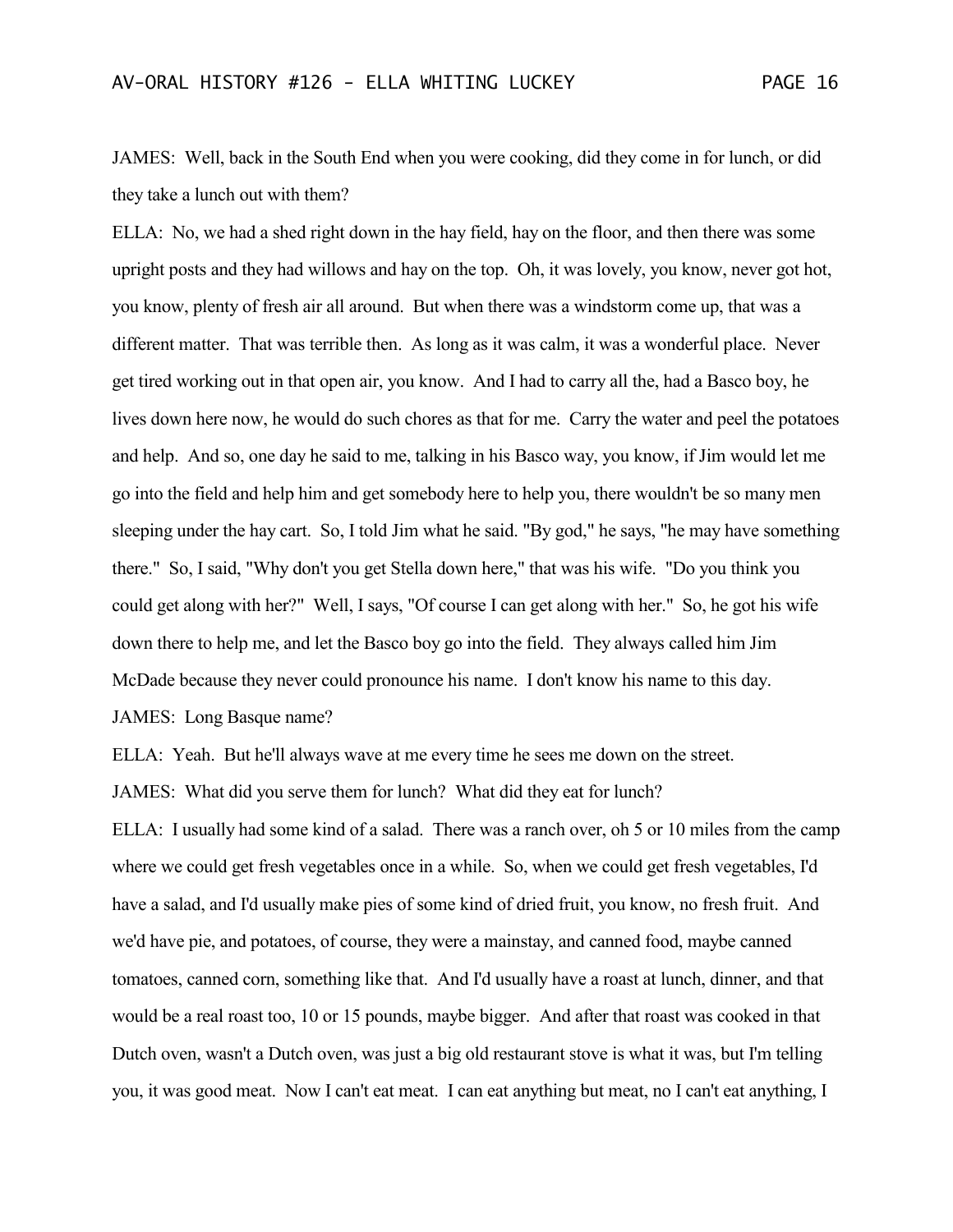don't eat very much of anything.

And the cook before me, she was pretty extravagant. She would throw out a lot of stuff. So, Jim said to me, "By God, you're starving my hogs to death." "What do you mean, Jim?" "Well, there's no slop to feed his hogs." I didn't throw out anything, they ate everything.

JAMES: Did you put the extra food into soup?

ELLA: The leftovers? There wasn't any leftovers, that was what he was complaining about, because I didn't have any leftovers. The men ate it all. And his cook before would throw so much stuff out. Oh my, she was an extravagant cook. But they cleaned out everything. I wasn't a good cook or anything like that, but I guess they liked it.

JAMES: Sounds good to me.

ELLA: That was really fun. I didn't mind that a bit. So, when it came time to pay me --- I think the men were getting \$1.65 a day, and he said, "What do you want?" Oh, I said, "You can give me just what you give the rest of the Indians." So, he gave me a check for, I think, a little over \$100. That was the most money I ever had.

JAMES: Well, that way of life is pretty much gone now. What is the important thing that has been lost from that way of life? What's the value of that way of life in the early days that we don't know about that I don't know about now?

ELLA: The value of what, living? If we had \$10 in our pocket, we was rich. When my husband and I were married, I don't know whether he had enough to pay the minister or not. That didn't matter, didn't bother. Of course, kids don't think much about it, you've got your parents back of you. You know, you'll eat anyway. My mother would give me 50 cents and tell me to go to the butcher shop and get 50 cents worth of meat. Well, that would be enough for a meal for four or five, six people maybe. We didn't have to worry about food if you had anything at all.

And as far as clothing was concerned, everybody made their clothes. There wasn't too much ready-made stuff then. Through catalogs you could buy clothing. But here there was no such thing as ladies' shops. I had one of the first ladies' shops that there was here, second one anyway.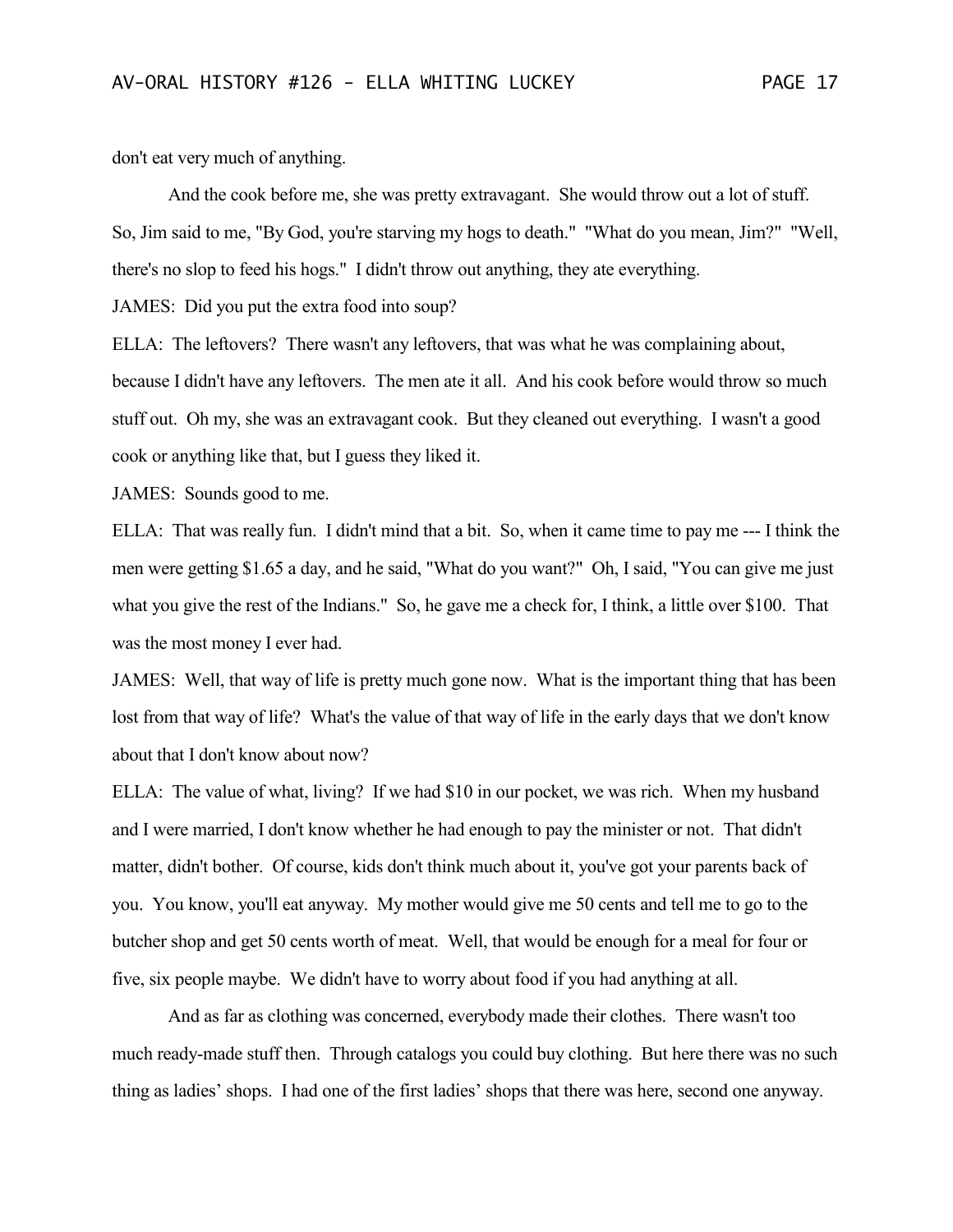Because I bought ... milliner in the '20's, I think, along about '21 or '22. And I run that shop for 35 years.

JAMES: What do you see in the future for this part of the country?

ELLA: No good.

JAMES: No good.

ELLA: I don't know, seems to me like today, everything is going to pot, in more ways than one. I don't know, I had a renter in a house, and they had come up here from the valley. And her husband was retired on disability, or social security and couldn't work, and she wanted to go into a little gift shop. And I said, "You're braver than I am. I wouldn't get into that now if it were me." So, she stayed a little while and froze out, she couldn't make it. Well, I don't think anybody in town is getting rich. There is, I think, an outlet I might say, for land letters, because it seems to me like this land that you couldn't give away has gone up terribly. Places that we didn't think was worth anything, they are now getting \$100 an acre and over.

That Vogler, I don't know how he acquired, he must have got some money, he made it in this country too, I think. But he owns all the valley out there practically, he did and he sold all that land. He got a hold of an awful lot of land out there, and he's a millionaire now, I expect. Of course, there's lots of those places that I expect that he sold that they had to give them up, and he had to take them back. But he still has them, and he can re-sell them to another sucker that comes along.

bl

### MRS. ELLA LUCKEY

- -

Born at Fort Harney. Had no doctor. During Indian scare. Officer gave up his quarters at time of birth. Were three families in area. Howsers and Whitings were others. Frank and Martha McLeod had a cabin under hill east of library. Ella's folks lived with them until finished dugout in the hill. Came here from Virginia City and Carson City. Her father's sister said that the wagon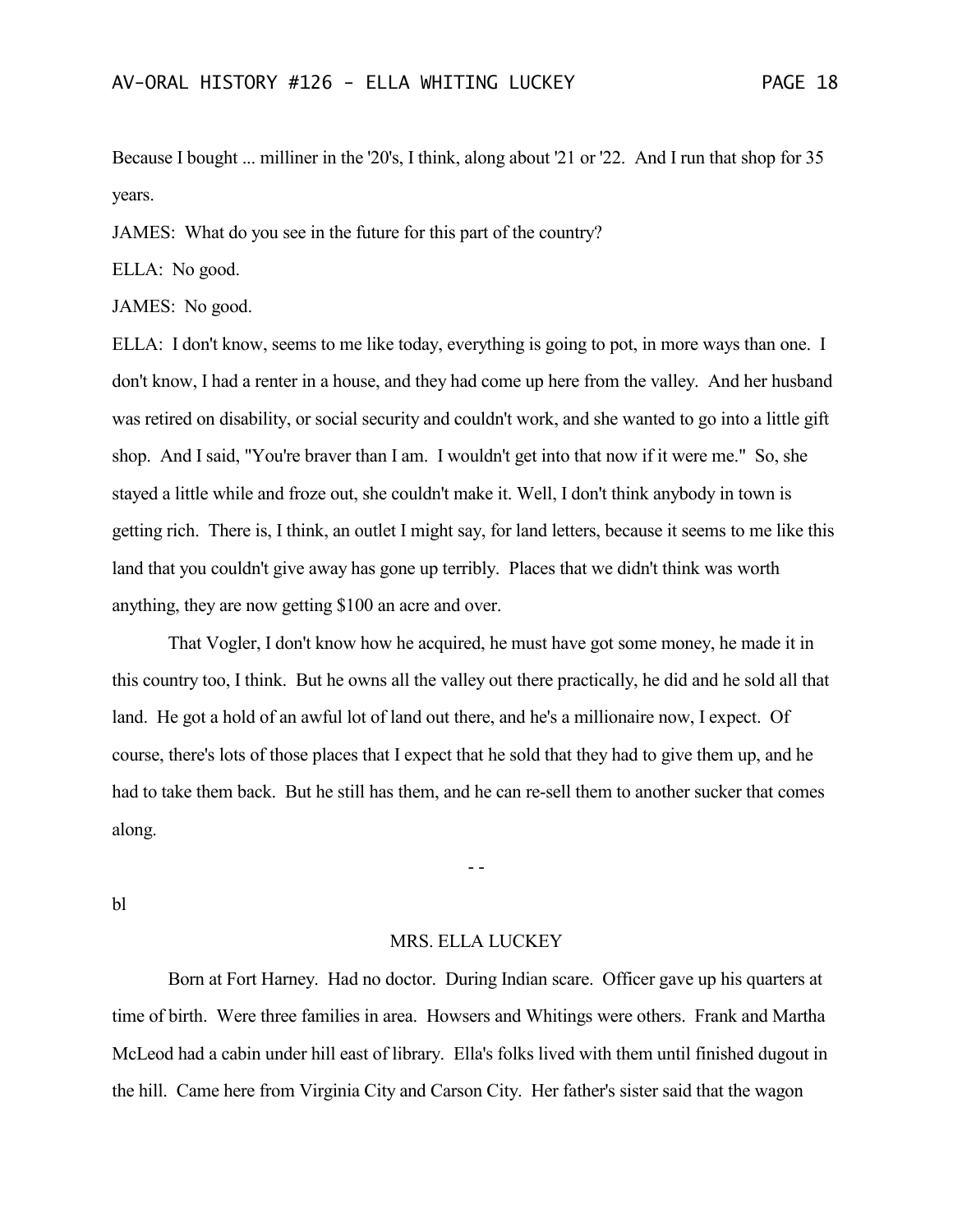looked like a gypsy outfit as her grandmother saved everything. Had tubs hanging on outside of the big wagon, cows trailing behind. Four in the family and had four horses to a wagon. No roads and used a compass. Skip Whiting was a brother. Father's family was in California for some time. Her grandmother left two daughters in Ohio and her mother and sister came around the Horn. Tailor by trade. Grandmother came up here when only 5 or 6 years old. Had first garden and flowers in Burns. Also had the first post office in Egan. Library Club named streets.

Father drove horses to California making about 40 miles a day. Horses more in demand then than cattle. They camped at night and slept in wagon. Ate mostly dried foods. She saw fresh tomatoes and watermelon for first time on that trip.

Her father freighted from The Dalles, Ontario, and Huntington to get enough for the winter. Always helped other people. Father was from Maine and loved codfish. Also had dried apples, chicken and eggs, wild hogs from tules, wild game.

Cave below hill had one room with cook stove and chimney, dirt floor, rag rugs, bunk beds, straw mattress. Mother would go out and gather wool from dead sheep and make mattresses for buckaroos, get \$25 for them, just a single mattress. Maggie Donegan was the first child born in the Diamond country. There was a girl born in Canyon City before either one of them. Ella was the first white child born at Fort Harney, and Lt. Maurice Fitzgerald was the first man to see her after birth in July. They were back on their own place by fall, out past the Indian Village, and to the right where Red Walter lives now. Lady from Kiger country said Indians were uprising so settlers were called into Fort. After Fort disbanded, Peter French bought the mill, and the lumber came from Canyon City. Ella went on stagecoach back and forth to school, very rough riding, came by Baker from the University of Oregon. Came by sleigh once by Ontario and The Dalles. Mother was in the post office for 8 years so she grew up there.

On one stage trip, she was sitting between driver and a passenger, with her hat on, but when arrived had no hat. Slept when the horses swam through the river, as there was no bridges. Made it in one day as changed horses at stage stations and traveled day and night. Horses walked, not go at